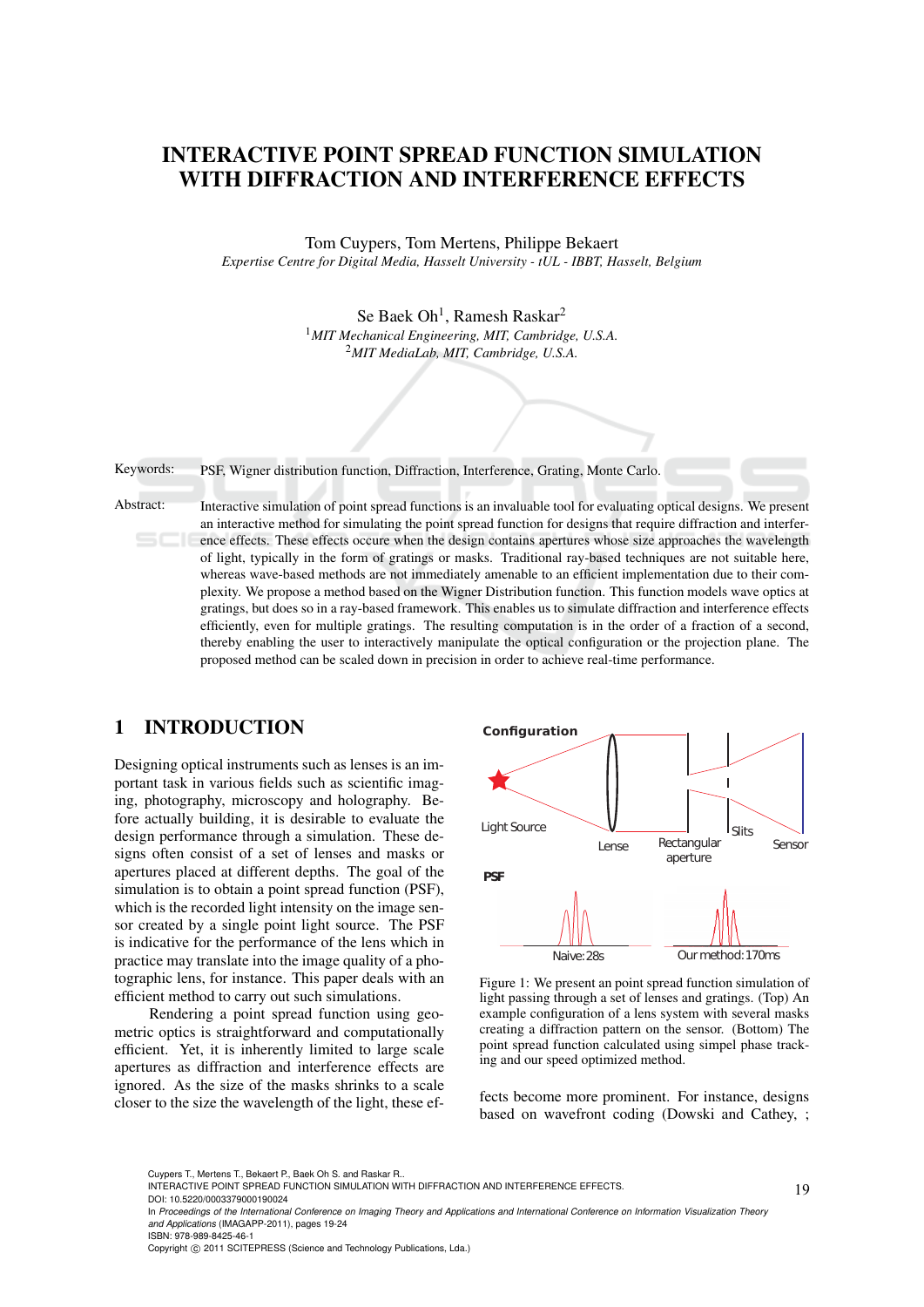Horstmeyer et al., 2010; Schechner et al., 1996) will demand diffraction and interference. A typical application example is a lens with a depth-independent PSF.

Diffraction and interference effects are governed by laws from wave optics rather than geometric optics. This increases the implementation complexity but also the computation time of the simulation. The latter is not desirable when multiple iterations are required to find the optimal positions for each mask. The Wigner distribution function (Wigner, 1932) is a popular light representation and is applicable for diffraction and interference simulations in the optics community. It basically models light transport through a grating as a mathematical operation, and can be applied in a successive fashion for multiple gratings. The Wigner distribution function is defined in the space–spatial frequency domain which has recently been shown to have similar properties as the space–angle domain of the light field representation (Zhang and Levoy, 2009; Oh et al., 2010). Oh et al (Oh et al., 2010) demonstrated this idea to render interference patterns. This technique is valid in both close or far range (near-field and far-field), however it is a slow process as it relies on brute-force ray tracing.

We propose a Monte Carlo-based simulation technique for the Wigner distribution function. As these calculations are easy to perform in parallel, a GPU implementation is presented. We show an example configuration and corresponding PSF on Figure 1 and show the calculation speed–up compared to the naive calculation. The resulting computation is in the order of a fraction of a second, thereby enabling the user to interactively manipulate the optical configuration or the projection plane. The proposed method can be scaled down in precision in order to achieve real-time performance.

## 2 RELATED WORK

Light is often described as an electromagnetic field with amplitude and phase. The Huygens–Fresnel principle is often used to represent wave propagation, which is a convolution of point scatterers (Goodman, 2005). In contrast, geometrical optics treats light as a collection of rays. Among the extensive efforts to connect wave and ray optics (Wolf, 1978), the notable ones are the generalized radiance proposed by Walther (Walther, 1973) and the Wigner Distribution Function (Bastiaans, 1977; Bastiaans, 1981; Bastiaans, 1979), where light is described in terms of local spatial frequency, which has a simple relationship with the angular domain. Although the generalized

radiance or the WDF can be negative, they exhibit convenient properties and explain diffraction rigorously and conveniently (Bastiaans, 1997). We prefer this light representation as it allows us to create a probability function in space and spatial frequency for a more efficient Monte Carlo sampling.

In computer graphics, light simulation often involves solving the rendering equation (Kajiya, 1986) that describes the light propagation. Multiple techniques have been proposed to render wave phenomena in computer graphics. Moravec proposed a wave model to render complex light transport efficiently (Moravec, 1981), which is based on phase tracking. This technique keeps track of the travel distance of a ray and calculates its phase. Ziegler et al. developed a wave–based framework (Ziegler et al., 2008), where complex values can be assigned for occluders to account for phase effects. They also implemented hologram rendering based on wave propagation (with the spatial frequency) (Ziegler et al., 2007). Stam implemented a diffraction shader based on the Kirchhoff integral (Stam, 1999) for random or periodic patterns. Unfortunately, this technique assumes the light source and observer to be at infinity, and therefore not suitable for our system.

## 3 WIGNER DISTRIBUTION **FUNCTION**

Ń

The Wigner distribution function is a representation of light commonly used in the optics community. It is used to simulate of light in both near–field and far– field provided that the paraxial approximation is valid. This approximation assumes that the incoming light direction is close to the normal direction. For the purpose of plane to plane propagation of light, this assumption is valid.

The microstructure geometry of a diffracting surface can be represented as a complex function  $t(x)$  in space. The amplitude  $a(x)$  of  $t(x)$  is the amount of light passing through at position *x*. The phase part  $\phi(x)$  of  $t(x)$  represents the phase delay introduced to the light due to the thickness(height profile) and/or the refractive index of the surface. We can calculate the Wigner distribution function (Wigner, 1932) of the microstructure as

$$
W(x, u) = \int t \left(x + \frac{x'}{2}\right) t^* \left(x - \frac{x'}{2}\right) e^{-i2\pi x' u} dx'
$$
 (1)

where *x* is the position, *u* the spatial frequency and  $*$ is the complex conjugate operator. As an incoming wavefront parallel with the diffracting surface is distorted due to the phase delay, the outgoing wave front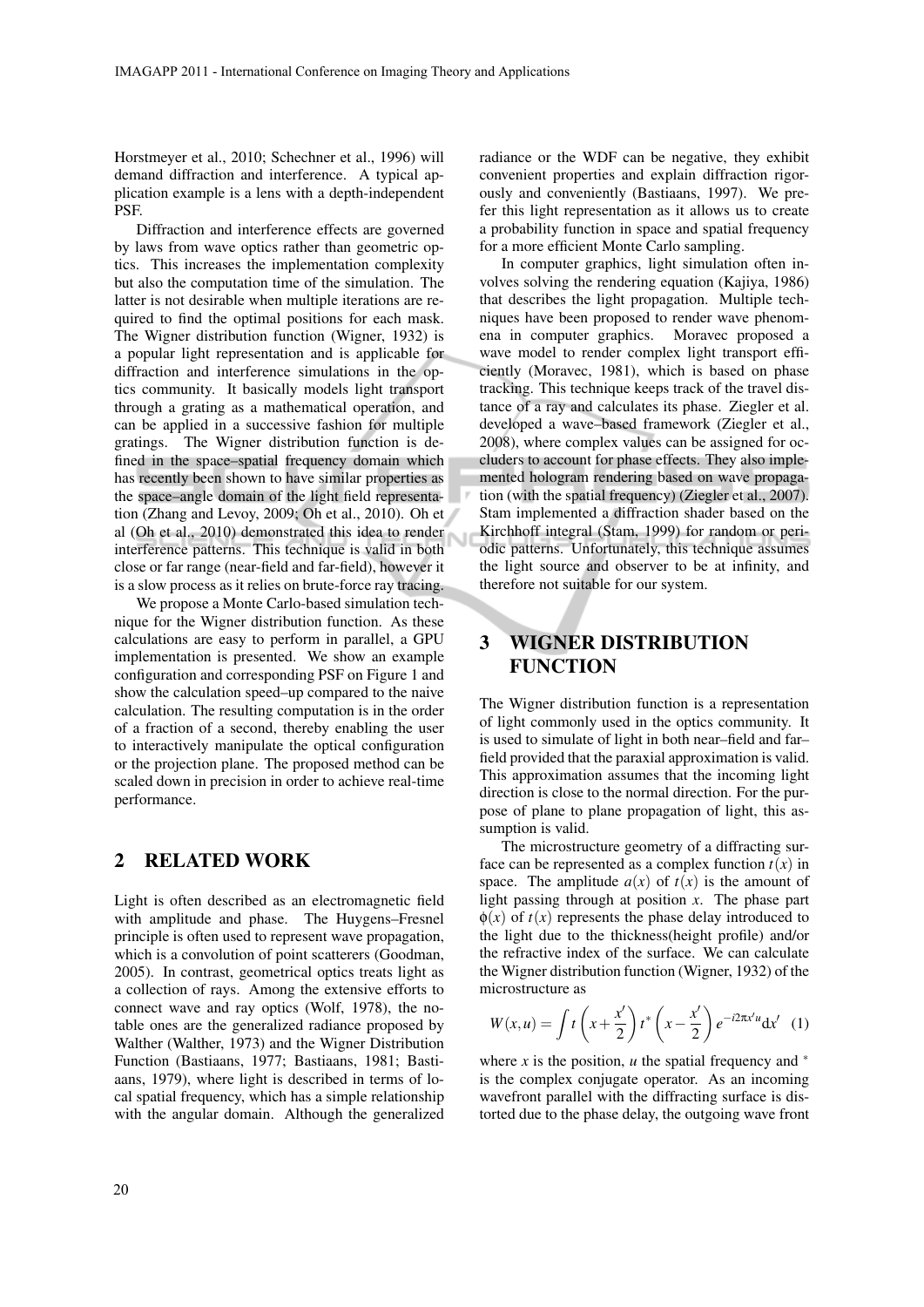

Figure 2: The Wigner distribution function of an aperture. (Top) The aperture has an amplitude function which is 1 where the light is passing and 0 elsewhere. (Bottom) The Wigner distribution of this aperture calculated using Eq 1.

is represented using the same equation in position and spatial frequency. An example is shown on Figure 2.

The spatial frequency contains the directional information of a wavefront. There is a simple relationship with the propagation direction θ:

 $=$   $(2)$   $\vee$ 

$$
= \square
$$
  $\square$   $\square$   $\square$   $\square$   $\square$   $\square$   $\square$   $\square$   $\square$   $\square$   $\square$   $\square$   $\square$   $\square$   $\square$   $\square$   $\square$   $\square$   $\square$   $\square$   $\square$   $\square$   $\square$   $\square$   $\square$   $\square$   $\square$   $\square$   $\square$   $\square$   $\square$   $\square$   $\square$   $\square$   $\square$   $\square$   $\square$   $\square$   $\square$   $\square$   $\square$   $\square$   $\square$   $\square$   $\square$   $\square$   $\square$   $\square$   $\square$   $\square$   $\square$   $\square$   $\square$   $\square$   $\square$   $\square$   $\square$   $\square$   $\square$   $\square$   $\square$   $\square$   $\square$   $\square$   $\square$   $\square$   $\square$   $\square$   $\square$   $\square$   $\square$   $\square$   $\square$   $\square$   $\square$   $\square$   $\square$   $\square$   $\square$   $\square$   $\square$   $\square$   $\square$   $\square$   $\square$   $\square$   $\square$   $\square$   $\square$   $\square$   $\square$   $\square$   $\square$   $\square$   $\square$   $\square$   $\square$   $\square$   $\square$   $\square$   $\square$   $\square$   $\square$   $\square$   $\square$   $\square$   $\square$   $\square$ 

where  $\lambda$  is the wavelength of the light. The basic concept of the Wigner distribution function is to decompose the correlation function of a complex wavefront into a set of local plane wavefronts with different starting positions and spatial frequencies. The intensity of each local plane wavefront is a real value, which could be negative as well.

#### 3.1 Properties

In order to simulate light propagating through a system of lenses and gratings we need a few additional operators of the Wigner distribution function:

Propagation through Mid–air. The Wigner distribution function  $W_z(x, u)$  of a complex wavefront will shear due to the traveling distance *z*, similar to the light field.

$$
W_z(x, u) = W(x - \lambda u z, u)
$$
 (3)

Propagation through a Grating. The Wigner distribution function  $W<sub>o</sub>$  of an outgoing wavefront is a convolution in spatial frequency of the Wigner distribution function of an incoming wavefront *W<sup>i</sup>* and the Wigner distribution function of the grating *W*:

$$
W_o(x, u) = \int W_i(x, u' - u) W(x, u') du' \tag{4}
$$



Figure 3: Schematic overview of the calculation of  $p<sub>x</sub>$  and *p*. (a) The Wigner distribution function of the wavefront in position–spatial frequency (b) The projection of the wavefront along *u* is used to calculate  $p_x$  (c) At a position  $x_i$ , we construct  $p(x_i, u)$  using the absolute values of  $W(x_i, u)$ .

Projection on a Surface. The measured intensity when the light hits a surface such as a camera sensor is the projection along all spatial frequencies *u*

$$
I(x) = \int W(x, u) \mathrm{d}u \tag{5}
$$

Even though the Wigner distribution function contains possible negative values, the observed intensity  $I(x)$  on a surface is always positive (Bastiaans, 1997).

#### 3.2 Monte Carlo Simulation

In order to speed up these calculations, we want to numerically estimate the PSF using Monte Carlo simulations. As a simple example, we show the projection of our wavefront on a plane:

$$
I(x) = \int W(x, u) \mathrm{d}u \tag{6}
$$

$$
\approx (u_{min} - u_{max}) \sum_{i=1}^{N} s(x, a)
$$
 (7)

where *s* is a sample contributing to the PSF at position *x*. This sample is calculated as

$$
s(x,a) = W(x,a)p(x,a)
$$
 (8)

Which states that we can randomly sample a spatial frequency *a* at a position *x* in the wavefront and add this value to the total intensity  $I$  at position  $x$ . The function  $p$  defines the probability of selecting this spatial frequency and is added for normalization. In a case where we uniformly sample *a* is

$$
p(x,a) = \frac{1}{N} \tag{9}
$$

with *N* the amount of samples. This however is similar to phase tracking as we select *N* different paths thoughout the optical elements.

Alternatively, we can efficiently sample  $I(x)$  by selecting our spatial frequency samples (*a*) according to its probability function (*p*). If we sample *a* within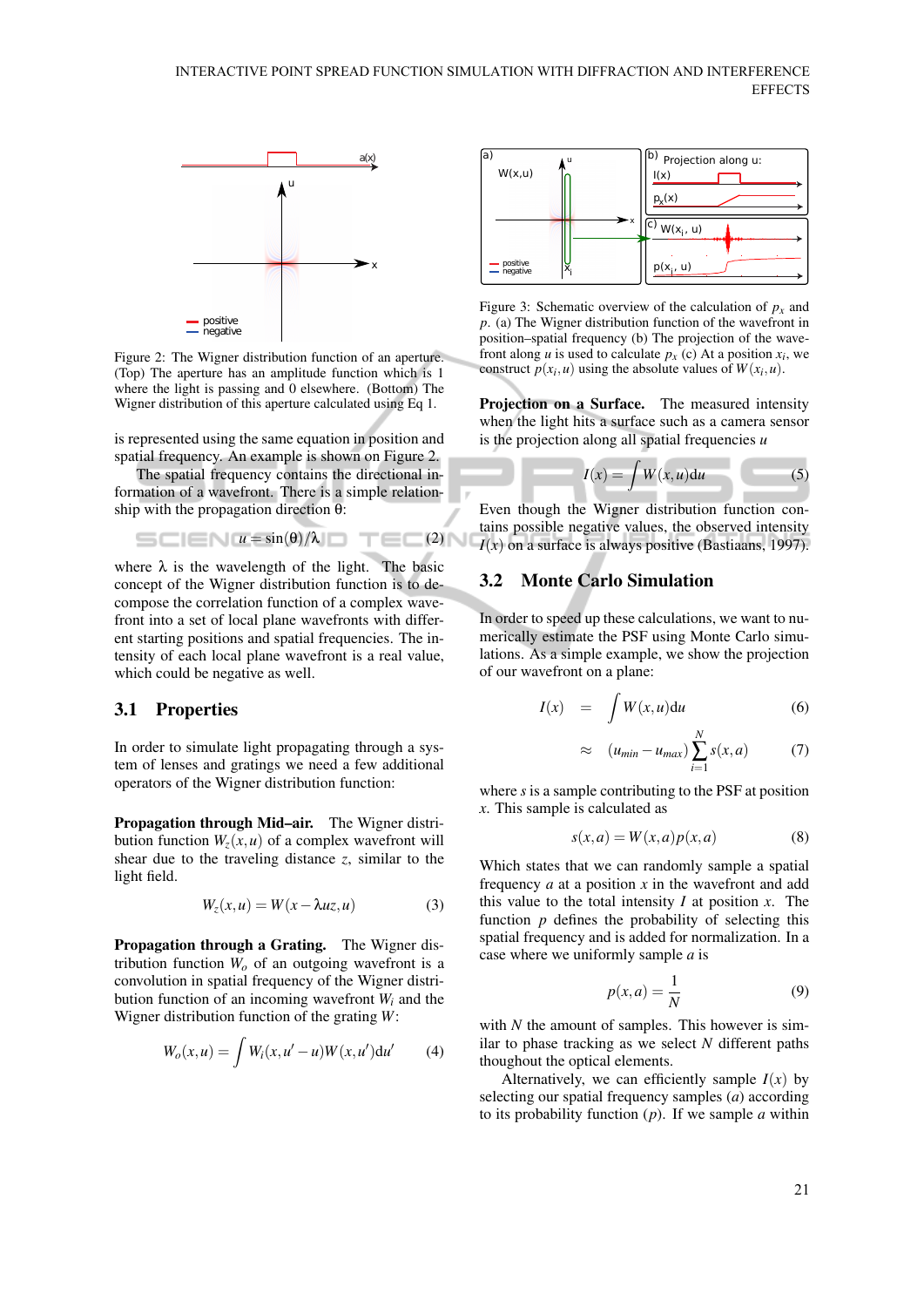

Figure 4: An overview of the Monte Carlo simulation of the point spread function. An initial random position and spatial frequency is sampled according to  $p<sub>x</sub>$  and  $p$ . With each additional grating, a new outgoing spatial frequency is sampled until it reaches the final plane. The intensity of the sample is calculated based upon the Wigner distribution function of each grating.

a range of  $[u_{min}, u_{max}]$ , the probability function is calculated as

$$
p(x, u) = \frac{\int_{u_{min}}^{u} |W(x, a)| da}{\int_{u_{min}}^{u_{max}} |W(x, a)| da}.
$$
 (10)

This is not possible with phase tracking as the importance of a direction is unknown. An example is demonstrated on Figure 3(a)(c).

When the wavefront has to propagate through space before it gets projected we have to include the traveling distance of the light *z* and a sample is can therefore be calculated as

$$
s(x + \lambda z u) = W(x, a) p(x, a)
$$
 (11)

We can solve this by forward propagation, this involves choosing a random start position  $x_i$  and sample the spatial frequency  $u_i$  according to  $p$ . This sample will define a position *x* after a propagation distance *z* and is added to  $I(x)$ . Similar to the selective sampling of the spatial frequency we can sample the start position  $x_i$  using the probability function

$$
p_x(x) = \frac{\int_{x_{min}}^x \int |W(a, u)| \, \mathrm{d}u \, \mathrm{d}x}{\int_{x_{min}}^x \int |W(a, u)| \, \mathrm{d}u \, \mathrm{d}x}.\tag{12}
$$

This function is a also shown on Figure 3(b).

Finally, when a wavefront passes through a grating, we can also estimate this convolution as

$$
W_o(x, u_o) = \int W(x, u_o - u_i) W_i(x, u_i) \, du_i \tag{13}
$$

$$
\approx \sum_{i=1}^{N} \frac{W(x, u_o - a)}{p(x, u_o - a)} W_i(u, a) \qquad (14)
$$

Which we simulate by sampling an outgoing spatial frequency  $u_i$  according to  $p(x, u)$ . A schematic overview of this simulation is illustrated in Figure 4.

### 4 IMPLEMENTATION

Because of the nature of Monte Carlo simulations, this technique is very suitable for parallel execution. Therefore we implement part of the algorithm on the GPU. The implementation can be divided into a preprocessing step calculating the Wigner distribution functions and other lookup tables, and rendering step calculating the diffraction pattern. The implementation on the CPU is written in C++ for speed and efficiency. The GPU part is implemented using OpenGL and Cg shaders.

#### 4.1 Pre-processing

We start by calculating a discrete Wigner distribution function for each diffraction grating micro-structure *t*, provided by the user. For example, a rectangular aperture as shown in Figure 2 has an amplitude function of  $a(x) = \text{rect}(x/A)$ , where *A* is the size of the aperture. We used the fast Fourier transform for an efficient calculation of the correlation function and the Fourier decomposition in Eq. (1). This information is stored into a lookup table in the form of a texture. As textures are build to hold positive valued intensities, the positive values of the Wigner distribution function is stored in the red channel and the negative values in the green channel.

Having this lookup table also allows precomputing the probability functions  $p(x, u)$  and  $p_x(x)$  as provided by Eq. (10) and Eq. (12). As we work with a discrete function, we can easily invert both these functions which we store in the blue and alpha channel of the texture. This makes sampling of a position and orientation according to the probability very cheap as it only requires a single texture lookup.

#### 4.2 Rendering

The rendering consists of *N* samples which travel from the first grating through the system until they reach a projection surface. We start by creating these samples as a set of vertex points in OpenGL. The coordinates of these vertices are randomly chosen between 0 and 1 as we do not have a function to generate random values on the GPU. We used the NVidia Cg library to create a vertex shader that performs the Monte Carlo simulation based on the random values provided by the coordinates of the vertex and the probability function provided by the precomputed textures.

For each sample, we calculate the position on the projection screen and translate the sample to this position in the vertex shader. The intensity is calculated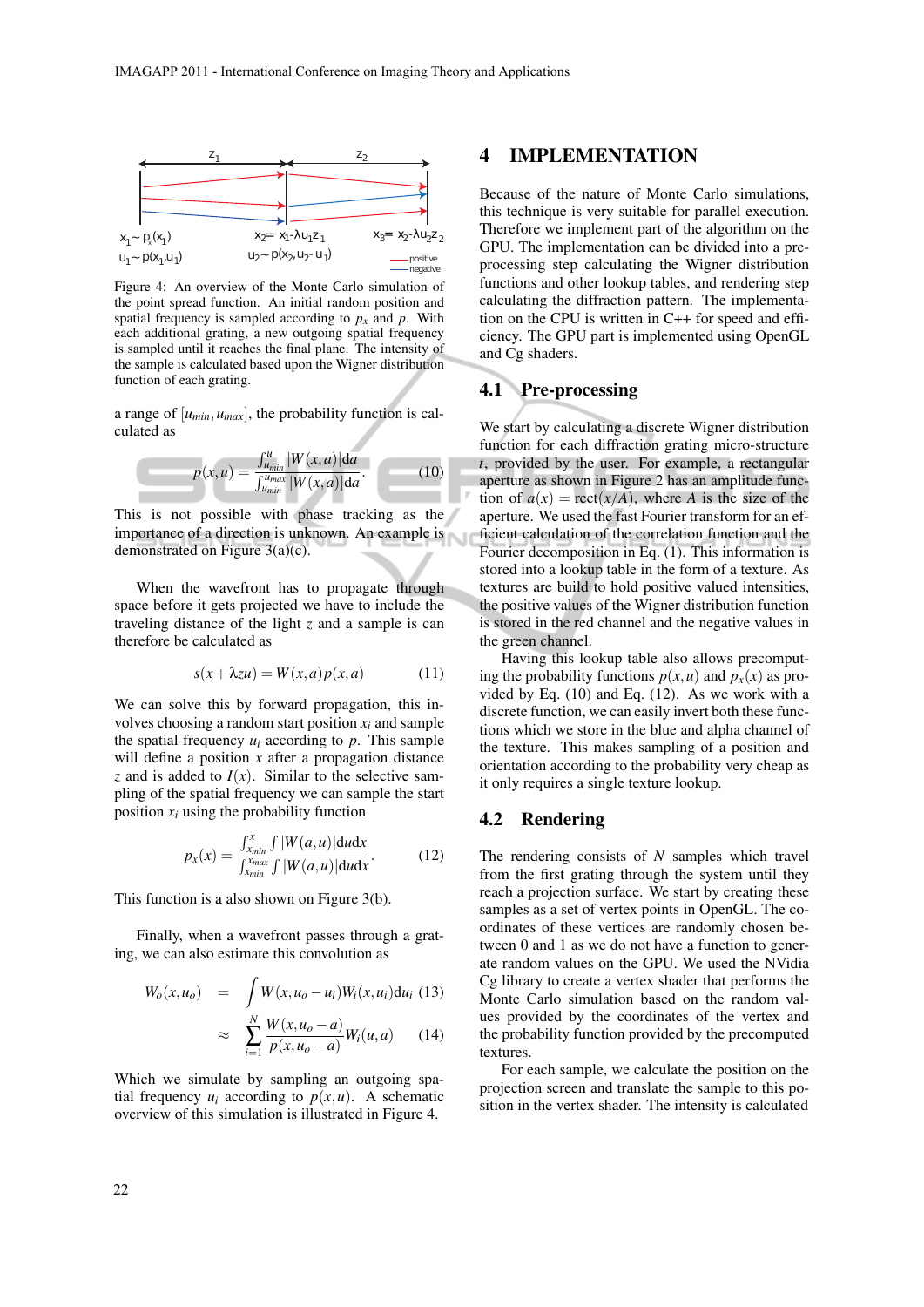

Figure 5: The amount of samples creates a trade–off between accuracy and speed. Here we show four different renderings of light passing through a single aperture.

IN

through this path and saved in the red and green color channels of the vertex similar to the creation of the textures. These samples are then summed up using the blend function of the GPU. Due to the separation of the positive and negative values of each sample (we can enable the blending using *glBlendFunc*(*GL ONE*,*GL ONE*)). For precision we render this process to a 32bit floating point frame buffer.

# 5 RESULTS

The accuracy of the Monte Carlo simulation greatly depends on the amount of samples we use. This, however, also increases the calculation speed. Figure 5 shows a comparison between the PSF calculated using our method and a ground truth of a rectangular aperture. We notice that by increasing the amount of samples our results converges to the ground truth.

In the preprocessing step, the lookup–tables are created and stored into a texture on the GPU. This step depends on the resolution of the lookup–tables. To calculate a Wigner distribution lookup table of a resolution of  $1024 \times 1024$  and the probability lookup tables with a resolution of 1024 takes around 800 ms to calculate on a Intel Core2 6300 – 1.8GHz CPU. The rest of the result in this section are performed on an NVidia GeForce 8800 GT.



Figure 6: The Monte Carlo sampling works both in near– field and far–field. We show the PSF of a rectangular aperture measured at three different depths. We used 3 million samples to generate these renderings, which is performed at 80 ms for each rendering.

A speed–up compared to the naive implementation of the operators of the Wigner distribution function is presented in Figure 1. The propagation through a single grating using the naive method requires a computation of 150 ms, which can be reduced to a 15 ms using our method. Propagating through multiple gratings can reduce the time from 28s to 0.2s.

Finally, we show its applicability in both near– field and far–field, which is necessary to construct PSFs of systems with relative small distance between the masks. Figure 6 illustrates a PSF of a rectangular aperture in both near– and far–field. The PSF is calculated in both *x* and *y* directions and multiplied to achieve the presented results.

# 6 CONCLUSIONS

We presented an efficient implementation for calculating PSFs using the Wigner distribution function. Using this representation, we are able to calculate the diffraction and interference created by small scale structures of gratings or lenses. Utilizing Monte Carlo sampling on this function, we are able to simulate the PSF at interactive speeds. This allows users to interactively adjust parameters.

### 6.1 Future Work

We demonstrate the calculation of a PSF created by a 1D or 2D gratings which are separable in the 2 dimensions. Extending the theory to a full 2D gratings is straight forward, but requires a large amount of memory as the Wigner distribution becomes a function of 4D variables. In order to cope with the limited memory, we require an intelligent compression method for data.

## ACKNOWLEDGEMENTS

The authors (Tom Cuypers, Tom Mertens and Philippe Bekaert) acknowledge financial support by